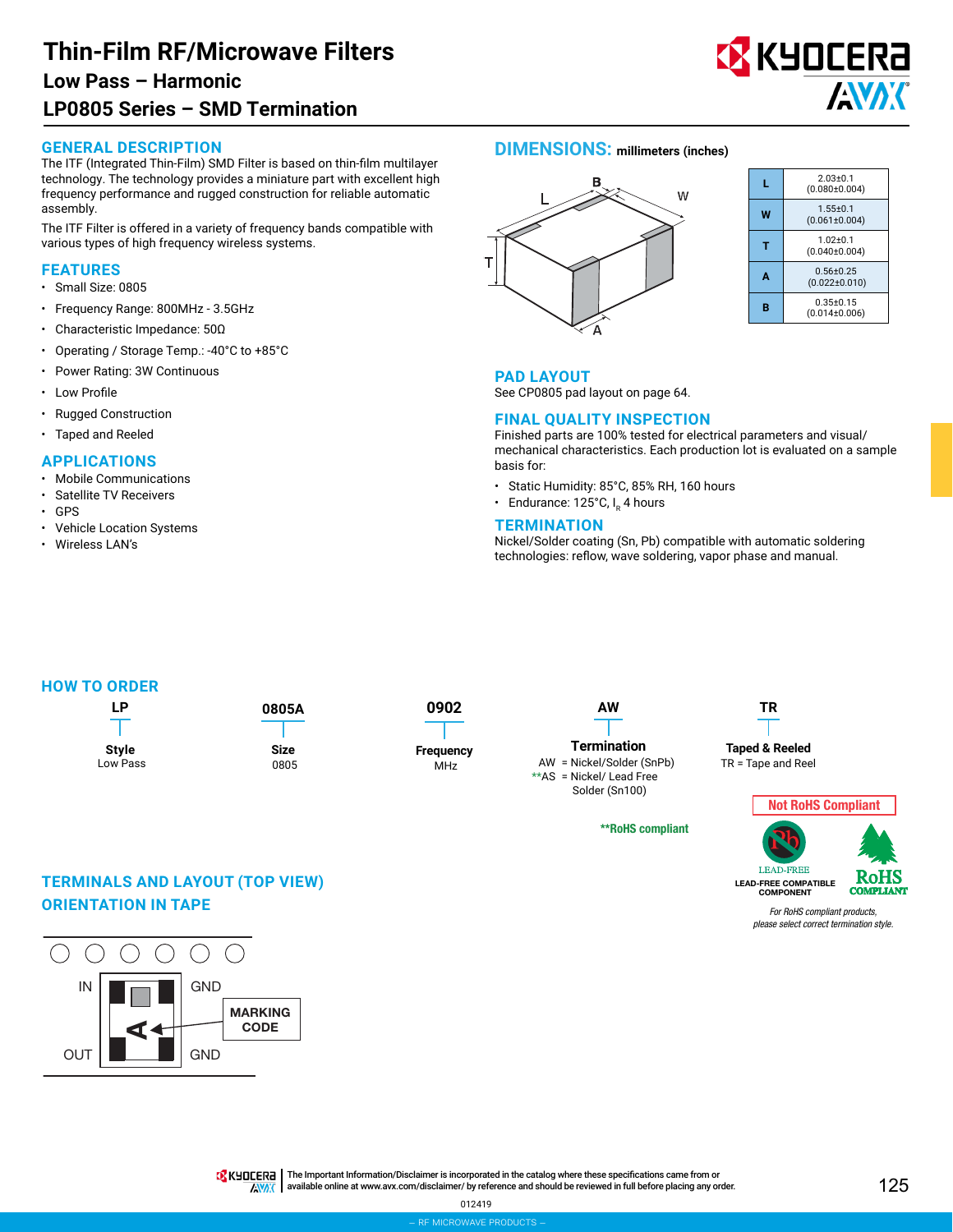

## **ELECTRICAL CHARACTERISTICS**

| <b>Application</b> | Part<br><b>Number</b> | <b>Frequency</b><br>Band (MHz) | I. Loss<br>max            | <b>VSWR</b><br>max | <b>Attenuation</b><br>(dB) Typical | <b>Layout Type (SnPb)</b> | <b>Layout Type F</b><br><b>Marking Code</b> |              |
|--------------------|-----------------------|--------------------------------|---------------------------|--------------------|------------------------------------|---------------------------|---------------------------------------------|--------------|
| E-G SM             | LP0805A0897AS         | 880 - 915                      | 0.4dB<br>$(0.3dB$ typ $)$ | 1.7                | 30 @ 2XFo<br>20 @ 3xFo             | Α                         | E                                           |              |
|                    | LP0805A0942AS         | $925 - 960$                    |                           |                    |                                    | A                         | F                                           |              |
| GSM                | LP0805A0902AS         | $890 - 915$                    |                           |                    |                                    | A                         | E                                           |              |
|                    | LP0805A0947AS         | $935 - 960$                    |                           |                    |                                    | A                         | F                                           |              |
|                    | LP0805A1119AS         | 1101 - 1137                    |                           |                    |                                    | A                         | H                                           |              |
| AM PS              | LP0805A0836AS         | 824 - 849                      |                           |                    |                                    | A                         | A                                           |              |
|                    | LP0805A0881AS         | 869 - 894                      |                           |                    |                                    | Α                         | C                                           |              |
| PCN                | LP0805A1747AS         | 1710 - 1785                    |                           |                    |                                    | D                         |                                             |              |
|                    | LP0805A1842AS         | 1805 - 1880                    |                           |                    |                                    | D                         |                                             |              |
| PCS                | LP0805A1880AS         | 1850 - 1910                    |                           |                    |                                    | D                         | К                                           |              |
|                    | LP0805A1960AS         | 1930 - 1990                    |                           |                    |                                    | D                         | М                                           |              |
| PHP                | LP0805A1907AS         | 1895 - 1920                    |                           |                    |                                    | D                         |                                             |              |
| DECT               | LP0805A1890AS         | 1880 - 1900                    |                           |                    |                                    |                           | D                                           | К            |
| 3G                 | LP0805A2150AS         | 1905 - 2180                    |                           |                    |                                    | D                         | N                                           |              |
| Wireless LAN       | LP0805A2442AS         | 2400 - 2484                    |                           |                    |                                    |                           | D                                           | s            |
| WLL                | LP0805A3500AS         | $3400 \sim 3600$               |                           |                    |                                    |                           | E                                           | $\mathsf{x}$ |

## **Typical Electrical Performance**

**LP0805A0881ASTR**

**Fo** 

0  $-10$  $-2$ -30 -40 -50 -60

dB







**2Fo** 

**3Fo** 

dB

Frequency (GHz)



**LP0805A0902ASTR**











The Important Information/Disclaimer is incorporated in the catalog where these specifications came from or available online at [www.avx.com/disclaimer/](http://www.avx.com/disclaimer/) by reference and should be reviewed in full before placing any order.